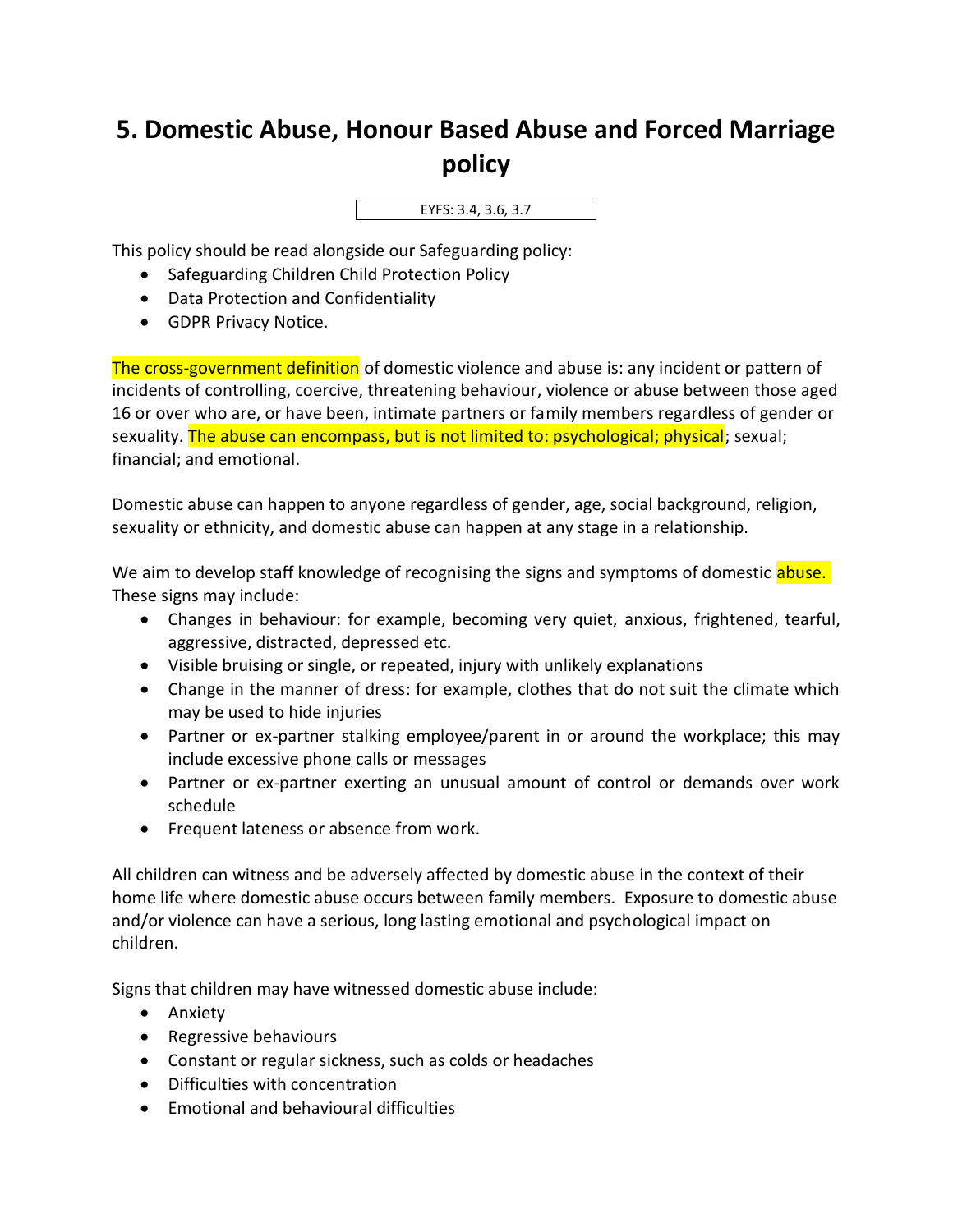- Withdrawal
- Low self-esteem.

We will raise awareness of domestic abuse within our setting by:

- Ensuring all staff can identify the signs and symptoms of domestic abuse and know how to report concerns
- Sharing information with external organisations that can offer support with incidents of domestic **abuse.** The information will be displayed in visible spaces within the setting
- Providing all stakeholders with the telephone number for the free 24 hour National Domestic Abuse Helpline ( 0808 2000 247)
- Sharing our domestic abuse policy and Child Protection and Safeguarding policies with all stakeholders.

If we are concerned that domestic abuse is happening within a home and a child is at risk, we will follow our safeguarding policies' reporting procedures (see Child Protection policy).

Where incidents of domestic abuse are shared by an employee or parent/carer, we will respect confidentiality at all times and not share information without their permission. However, we will share this information, without permission, in cases of child protection or where we believe there is an immediate risk of serious harm to the person involved.

## **Honour based abuse**

Honour based abuse (HBA) can be described as 'a collection of practices, which are used to control behaviour within families or other social groups to protect perceived cultural and religious beliefs and/or honour'; such as being held against their will, sexual or psychological abuse, threats of violence, assault or forced marriage.

Such abuse can occur when perpetrators perceive that a relative has shamed the family and/or community by breaking their honour code. It is a violation of human rights and may be a form of domestic and/or sexual abuse. There is no honour or justification for abusing the human rights of others.

We aim to develop staff knowledge of recognising the signs and symptoms of HBA. These signs may include:

- Changes in how they dress or act, they may stop wearing 'western' clothing or make-up
- Visible injuries, or repeated injury, with unlikely explanations.
- Signs of depression, anxiety or self-harm
- Frequent absences
- Restrictions on friends or attending events.

We will raise awareness of domestic abuse within our setting by:

• Sharing information with external organisations that can offer support with incidents of HBA. The information will be displayed in visible spaces within the setting